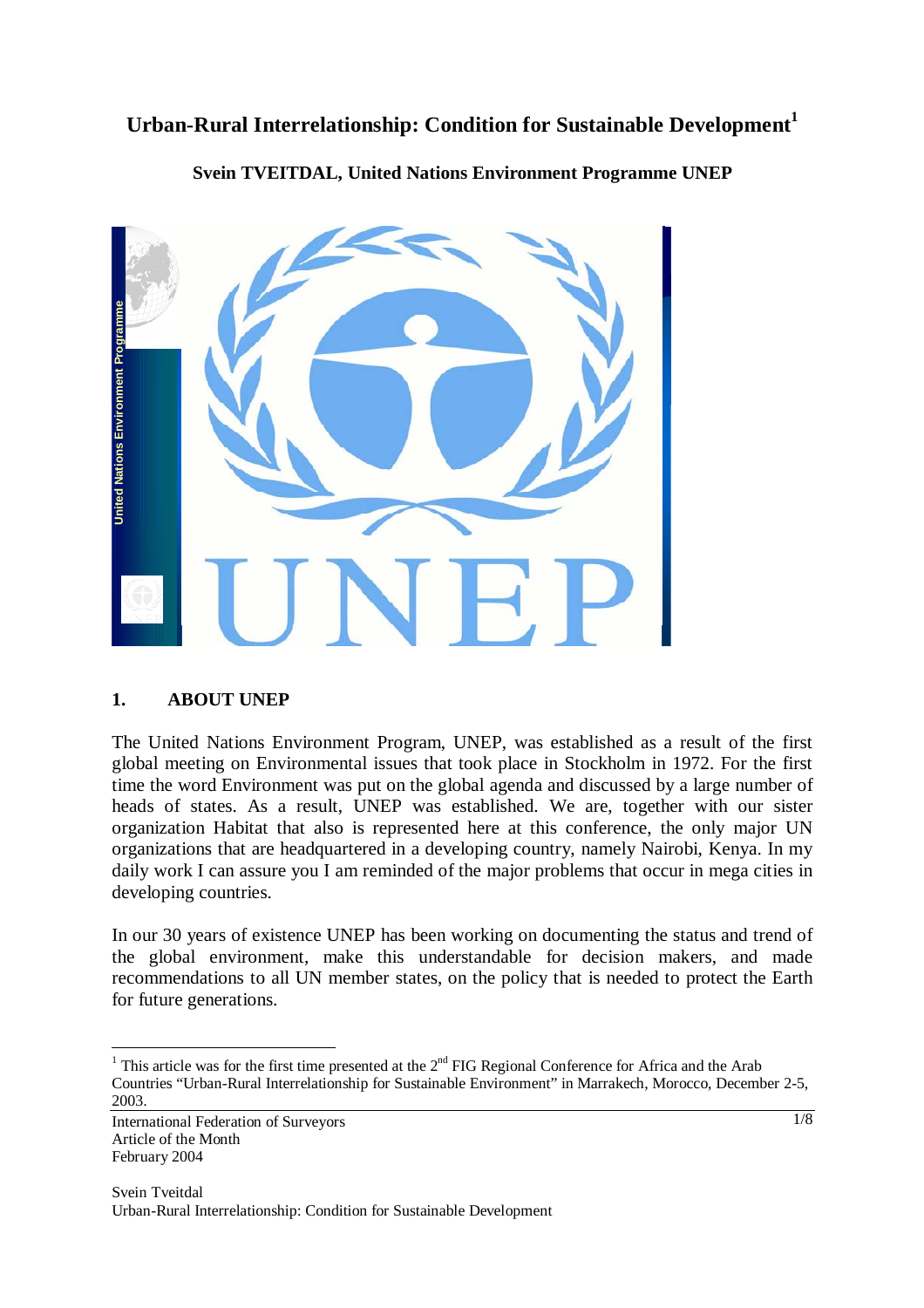## **2. OUR MOTTO IS ENVIRONMENT FOR DEVELOPMENT!**

A lot has been achieved over these 30 years. More than 200 Multilateral Environmental Agreements has been established, many of them with the help of UNEP, to stop pollution, protect biodiversity, prevent land degradation and stop global warming. But unfortunately, despite all these positive efforts and achievements, the current policy is not strong enough. UNEP's global state of the environment reports shows, with a few exceptions, that in most sectors and in most countries the development is not sustainable.

Later this week I am attending the  $9<sup>th</sup>$  Conference of the Parties of the Global Climate Convention in Milan. Climate Change is characterized by UNEP as the most severe environmental problem of this century. UNEP is urging the ratification of the Kyoto Protocol. But without the ratification of the US and Russia, even if most signatory countries have ratified, this protocol will not enter into force.

With the staggering technological development and a 50% increase in the global human population since the meeting in Stockholm in 1972, we have witnessed an accelerated pace of change, seemingly beyond our control. We are placing in jeopardy many of the lifesupporting systems on which we and our descendents depend.

## **3. TRENDS IN CITIES**

The galloping world-wide urbanization is one of the processes that more have happened than being planned. A driving force might be that in general, the income per head in a city is higher than in rural areas in the same country. City governments have realized the impacts of this urban expansion – not only environmental - but also social and economic. Policies were post-facto, to manage the effects of expansion more than the expansion itself. But gradually these policies have become more pro active.

UNEP, on our side, has also been gradually more interested in the urbanization, and the urban-rural link, in a global sustainable development context.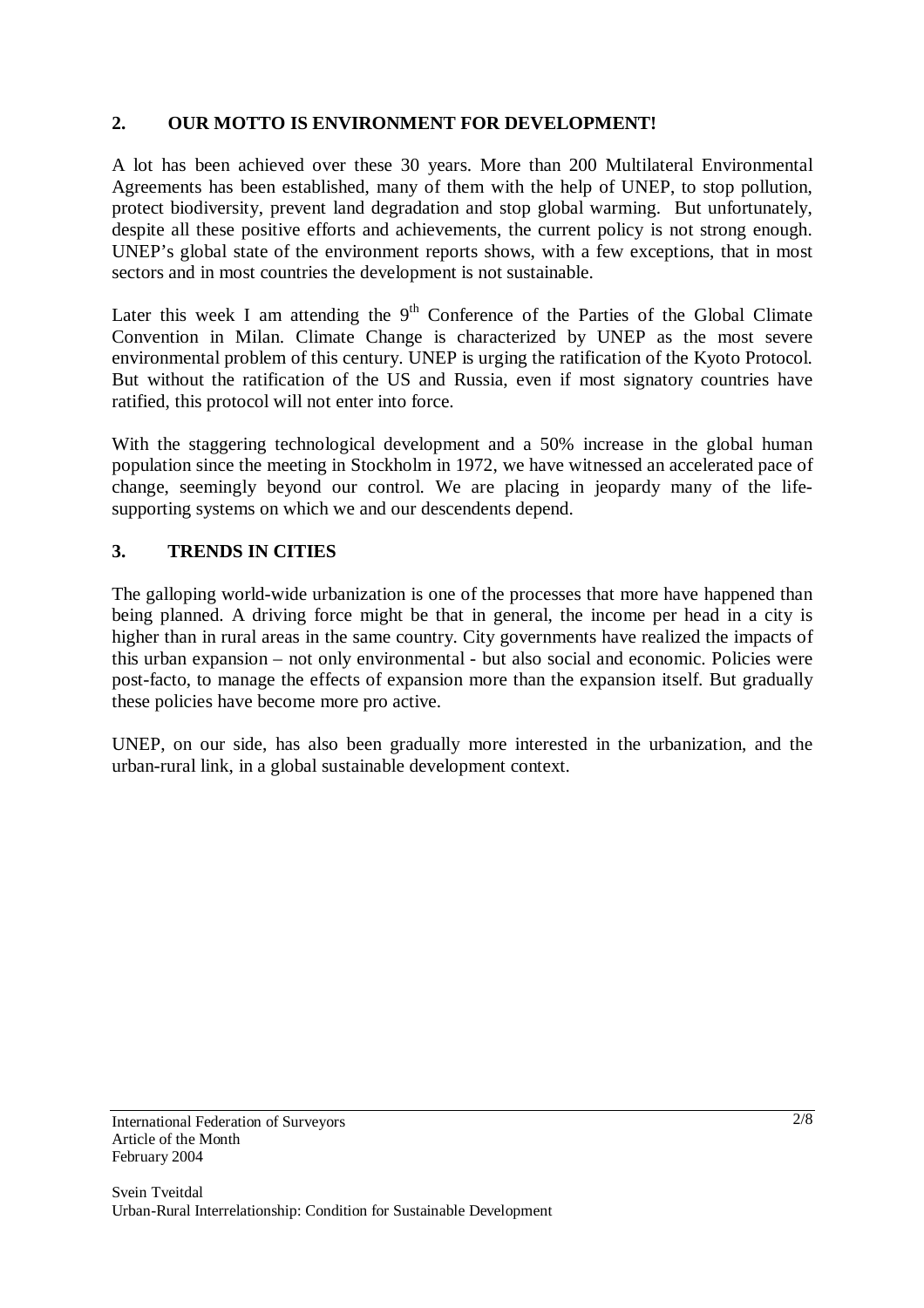

This slide shows the development and future projections of urbanization. While less than one third of the lived in cities in 1955, this will be two thirds in 2030. Developing countries are following the same trends as the developed in urbanization. But as urbanization in developing countries went hand in hand with economic growth and increased welfare, this is not the case with developing countries.



International Federation of Surveyors Article of the Month February 2004

3/8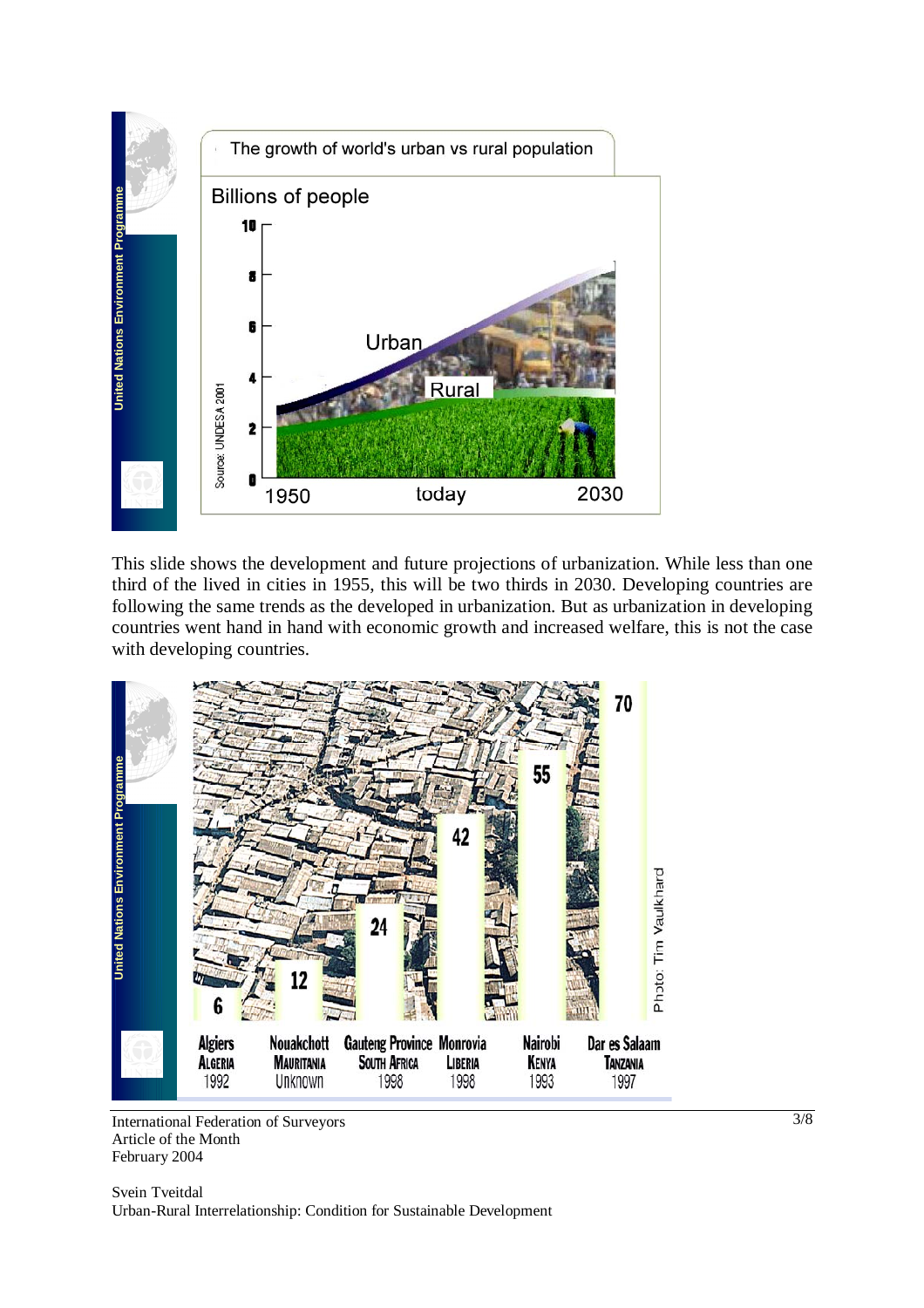One of the results is informal settlements, in itself a hindrance for proper development of the housing sector.



Amongst the major issues is waste. 75% of solid waste in cities in developing countries are either left uncollected or disposed in open dumps. In the urban areas of the world, 675 million people are lacking access to sanitation and 619 million are lacking access to safe water. UN millennium goal is to half this figures by 2015. The issues of Water, Sanitation and Human Settlements is topping the agenda on the Global Meeting of Environment Ministers arranged by UNEP in The Republic of Korea in March 2004. It is also topping the agenda on the Commission of Sustainable Development when they meet to their  $12<sup>th</sup>$  session in New York in April next year. But despite efforts and focus, with the current trends, the goals will not be achieved.

#### **4. URBAN-RURAL LINKS**

The urban development and urban environment cannot be seen isolated from its surroundings.

This slide shows the daily "environmental balance" of a European city of 1 million inhabitants. (read from slide).

International Federation of Surveyors Article of the Month February 2004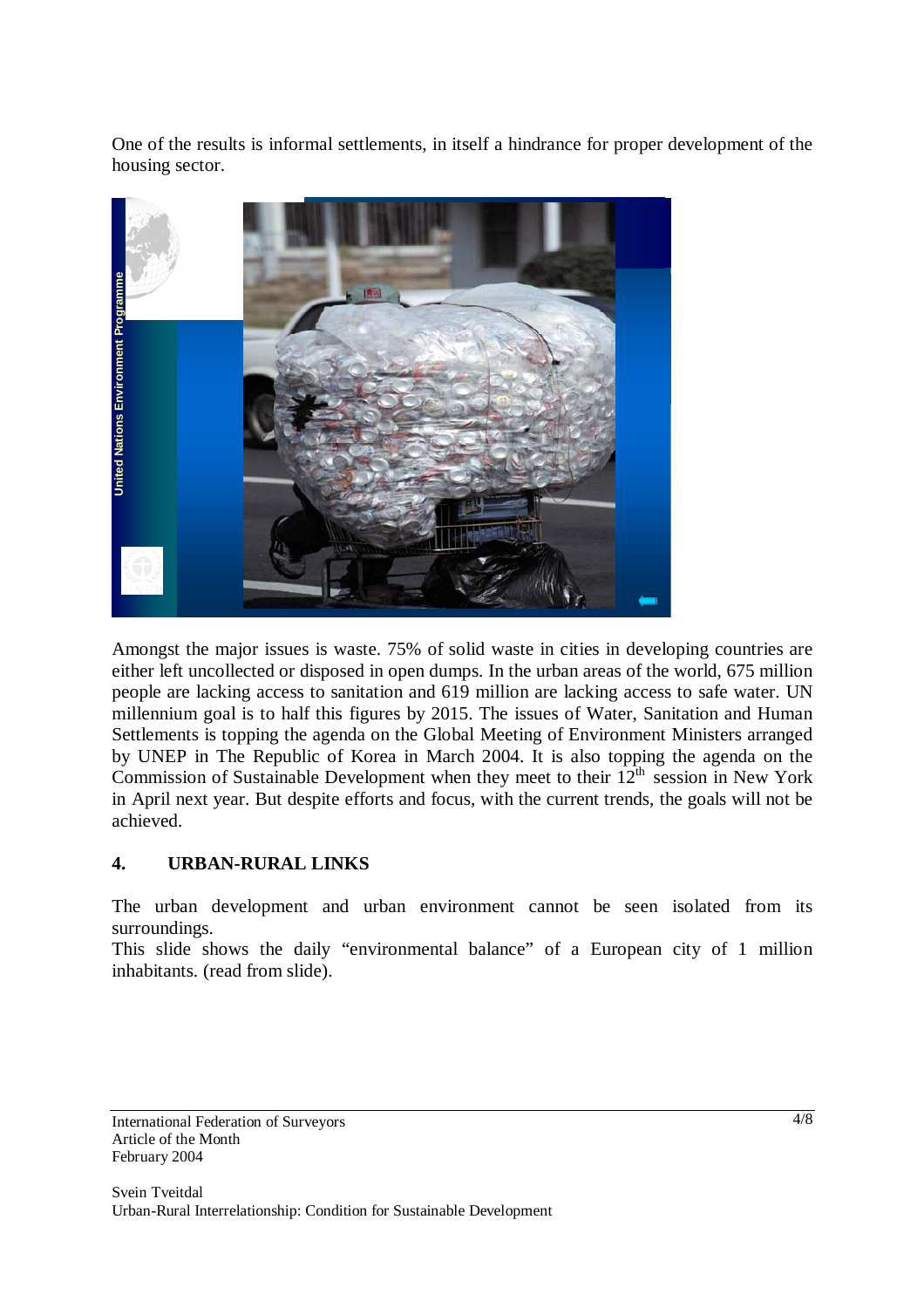

Growing cities needs an increasing supply of natural resources for their production and consumption needs, which are brought in from rural areas

Cities generate pollution and environmental pressure. Some of the pollution stays within the city but much affects the rural areas surrounding the cities.

Cities can deplete natural resources such as forests, agriculture land, water, air, recreation areas etc.

Let me say a few words about cities *Environmental Footprints.* 

Cities consume massive amounts of environmental goods and services – imported from ecosystems beyond their borders.

*A city ecological footprint is the area of productive land and aquatic ecosystems required to produce the resources used, and to assimilate the wastes produced at a specific material standard of living, wherever that land may be located*.

The total productive capacity of the Earth is estimated at 11,4 billion hectares (slightly less than 25% of the surface is biological productive, the rest is desert, ice caps, deep oceans etc.). The global ecological footprint covered 13.7 billion hectares in 1999, or 2,3 hectares per person This is almost 20% above its theoretical capacity.

This is one way of explaining what today is evident - the Earth has passed the status of sustainable development, meaning that we are leaving a steadily decreasing availability of natural resources for the future generations.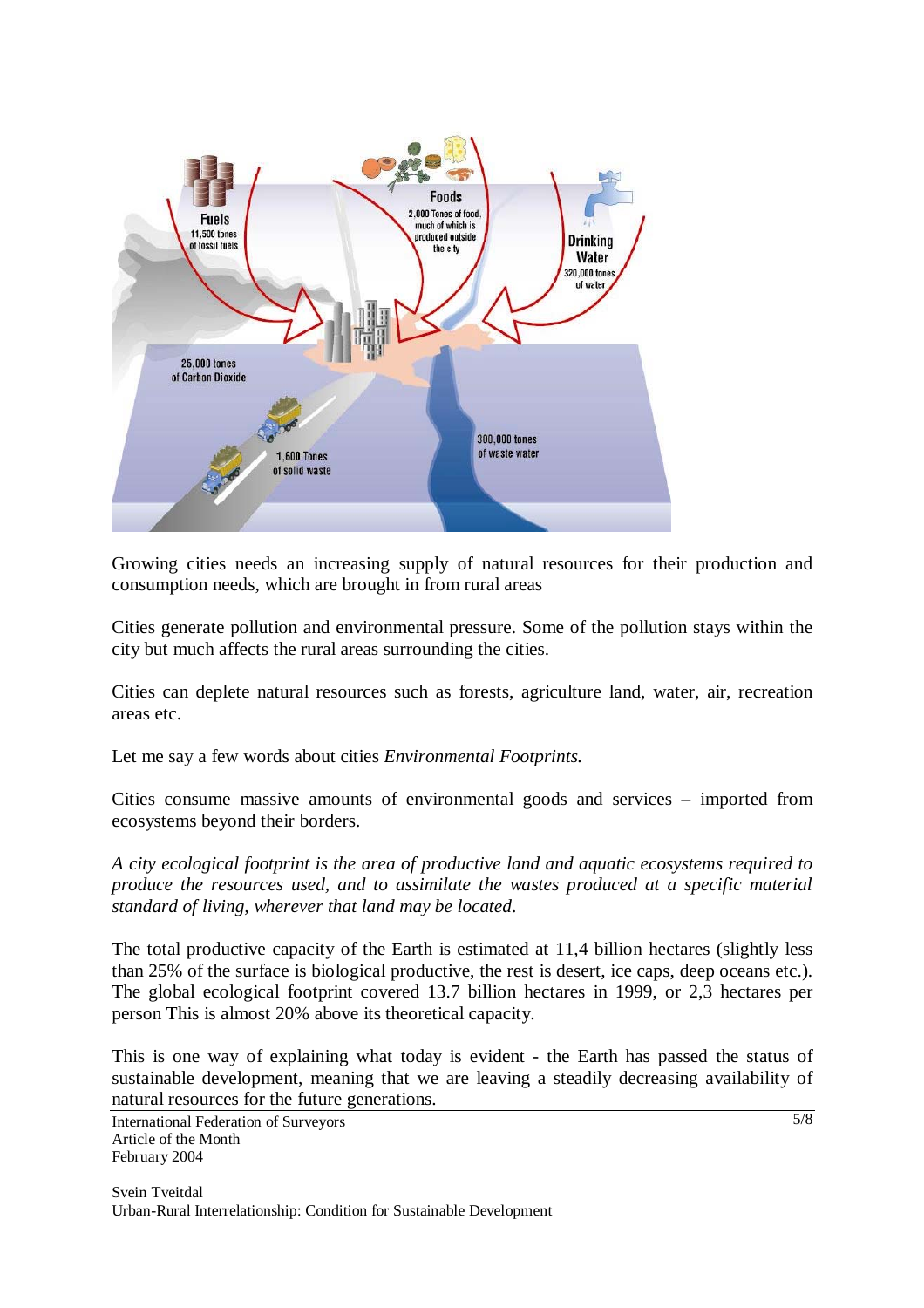The London Trust co-founder, Herbert Giradet, has estimated London's footprint to approximately 21 million hectares, 125 times the surface area of the city itself, or equivalent to all productive land in UK.

Other footprint studies show similar results. A study of 29 cities in the Baltic Sea drainage area showed in average a footprint 200 times larger than the cities themselves.



It is important to explain that high income groups contribute disproportional to these footprints. A slum dweller in New Delhi require only 0.8 hectares of land to maintain their minimal lifestyles, while Americans in Boston or New York need 8.4 hectares to support their consumption levels. The major challenge Sustainable Development faces today can be formulated in the following two questions formulated by UNEP's Executive Director Klaus Toepfer in UNEP's annual report 2001**:** *How can we alleviate the poverty of the majority without encouraging a massive increase in unsustainable consumption? – and: How can we curb the excessive consumption of the minority without harming the lifestyle that depend on that consumption?* In the face of the rapidly deterioration of our natural resource base, these are issues the world needs to tackle. And these are the issues that UNEP is working to address.

International Federation of Surveyors Article of the Month February 2004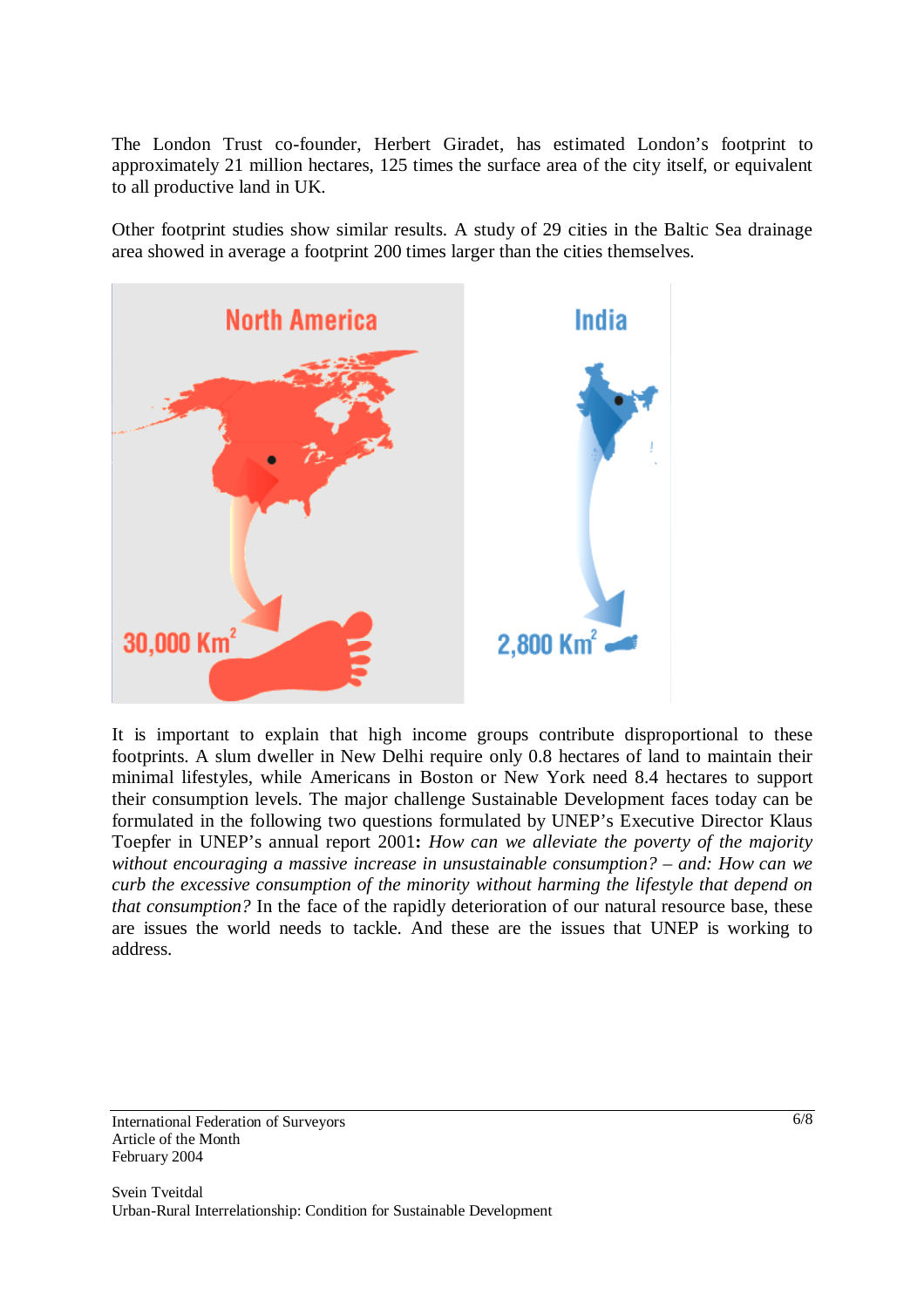## **5. CONCLUSION**

Given the known trend of urbanization, UNEP argues that urban and rural development cannot be seen isolated or conflicting. To achieve sustainable development the Ecosystem Approach might be used on the cities and its hinterland. *The Ecosystem Approach is a strategy for integrated management of land, water and living resources that promotes conservation and sustainable use in an equitable way.* 

Cities are finding that cooperation with the hinterland in protecting watersheds that are used to produce drinking water for the city, is more efficient and costs less than increasing investments in water filtration. The city of New York has plans to buy land upstate to protect the watersheds that are used for producing the city's drinking water. This is part of a watershed protection strategy that will cost 1.4 billion USD but is estimated to save the city from having to spend 3 to 8 billion for new filtration systems.

Increasingly this important dependency between rural productivity and urban consumption is better understood. However, cities are not only consuming what rural areas are producing, cities are also adding a lot in the urban-rural interdependence. Cities provide facilities services and jobs, and cities have always been the driving force behind rural development. It is therefore crucial to analyze the urban environment impacts of urbanization in the context of interdependent urban-rural systems.

In conclusion: Efficient strategies for Urban-Rural Interrelationships are a condition for Sustainable Development. The FIG President Dr. Holger-Magel quoted in his opening speech yesterday UNEP's Executive Director Klaus Toepfer, about the Urban-Rural linkages**:** *"this is a fundamental policy lesson that we must carry into the twenty first century"*: a statement that sets strengthening of rural-urban linkages as an important goal for UNEP

#### **5.1 Finish-Rich-Poor**

Mr Chairman, I could not address a distinguished audience of fellow surveyors without showing a map.